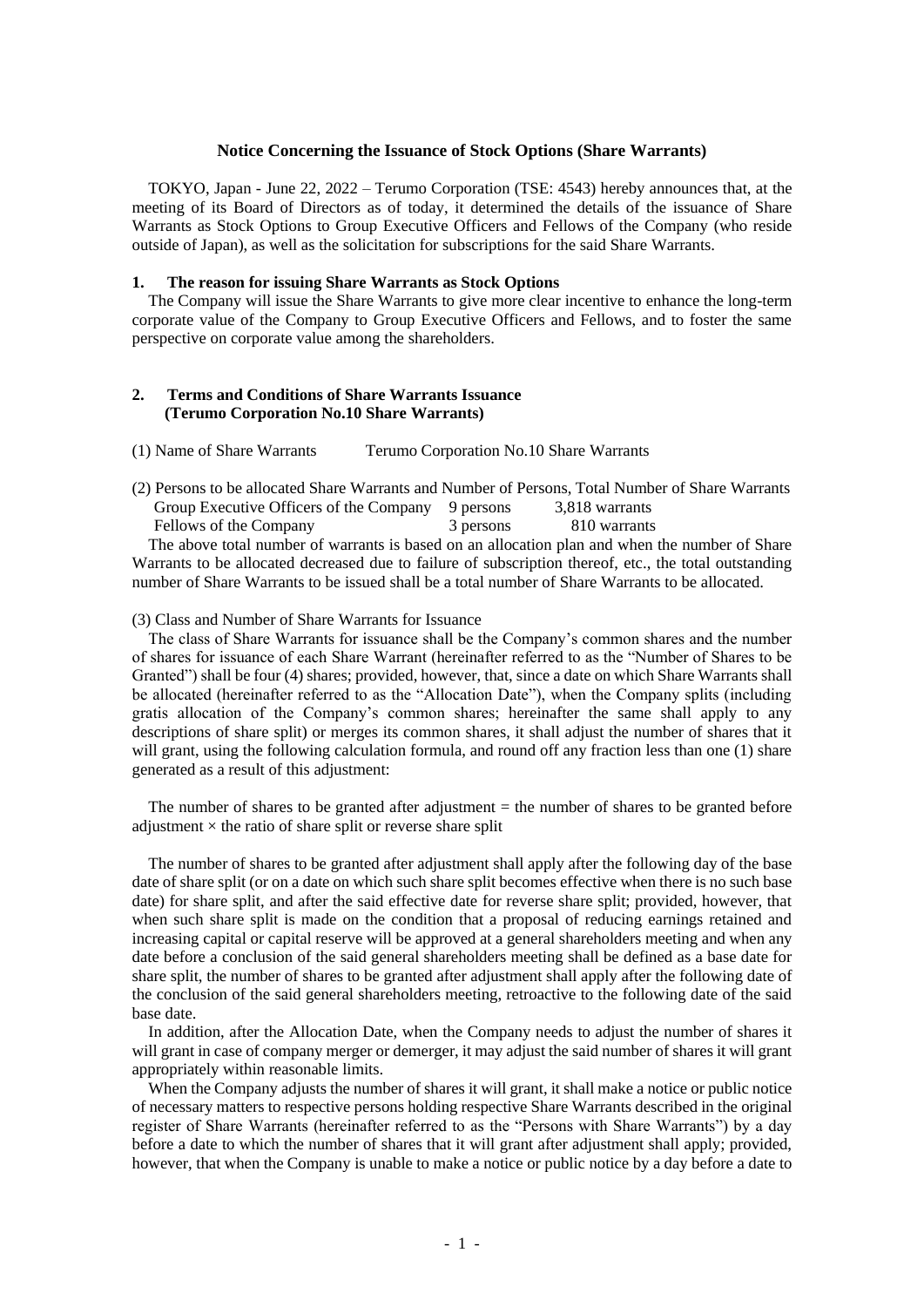which the said application shall be made, it shall do so promptly thereafter.

(4) Value of Properties to be Invested upon Exercise of Share Warrants

The value of properties to be invested upon exercise of respective Share Warrants shall be an amount of the exercise price per share of one (1) yen that the Company is entitled to receive by exercising the said respective Share Warrants, multiplied by the number of shares that it will grant.

(5) Period in which Share Warrants May be Exercised From July 16, 2022 to July 15, 2052

(6) Matters Related to Increased Capital and Capital Reserve upon Share Issuance by Exercise of Share Warrants

(i) In case of share issuance by exercise of Share Warrants, an amount of increased capital shall be a half of the upper limit, such as capital to be calculated in accordance with Article 17, Paragraph 1 of the Company Calculation Rule, and any fraction less than one (1) yen to be generated from calculation shall be rounded up;

(ii) In case of share issuance by exercise of Share Warrants, an amount of increased capital reserve shall be the upper limit, such as the capital described in (i) above, less the increased capital provided in (i) above.

(7) Restriction on Acquisition of Share Warrants by Transfer

Any acquisition of Share Warrants by transfer shall require approval with the resolution of the Company's Board of Directors.

(8) Provision of Acquisition of Share Warrants

When the following Proposals (i), (ii), (iii), (iv) or (v) is approved at the Company's general shareholders meeting (in case where the resolution of the general shareholders meeting is not required, then when its resolution of the Board of Directors is made), it may acquire Share Warrants for free of charge on a date separately provided by the Board of Directors:

(i) Proposal of approving a merger agreement, under which the Company shall be a merged company; (ii) Proposal of approving a split agreement or split plan, under which the Company shall be a split company;

(iii) Proposal of approving a share exchange agreement or share transfer plan, under which the Company shall be a wholly-owned subsidiary;

(iv) Proposal of approving any amendments to the Articles of Incorporation, which will provide requirement of the Company's approval for acquisition of all of its outstanding shares by transfer;

(v) Proposal of approving any amendments to the Articles of Incorporation, which will provide requirement of the Company's approval for acquisition of shares of a certain class by transfer to carry out the purpose of Share Warrants or the Company's acquisition of all of the said shares of the said class with the resolution of general shareholders meeting.

(9) Policy for Determining Details of Delivery of Share Warrants of Restructured Companies upon Organizational Restructuring

In case of merger (only when the Company will be extinct upon the merger), absorption-type demerger or incorporation-type demerger (only when the Company will be a demerged company in each case), or share exchange or share transfer (only when the Company will be a wholly-owned subsidiary in each case) (hereinafter collectively referred to as "Organizational Restructuring Action"), the Company shall provide Share Warrants of corporations listed in Article 236, Paragraph 1, Item 8, (i) – (ho) of the Companies Act (hereinafter referred to as the "Restructured Companies") respectively to Persons with Share Warrants who hold the Share Warrants remaining immediately before when Organizational Restructuring Action becomes effective (it shall mean a date on which absorption-type merger becomes effective for absorption-type merger, a date on which a corporation upon incorporation-type merger is established, a date on which share exchange becomes effective for share exchange, and a date on which a wholly-owning parent company upon share transfer is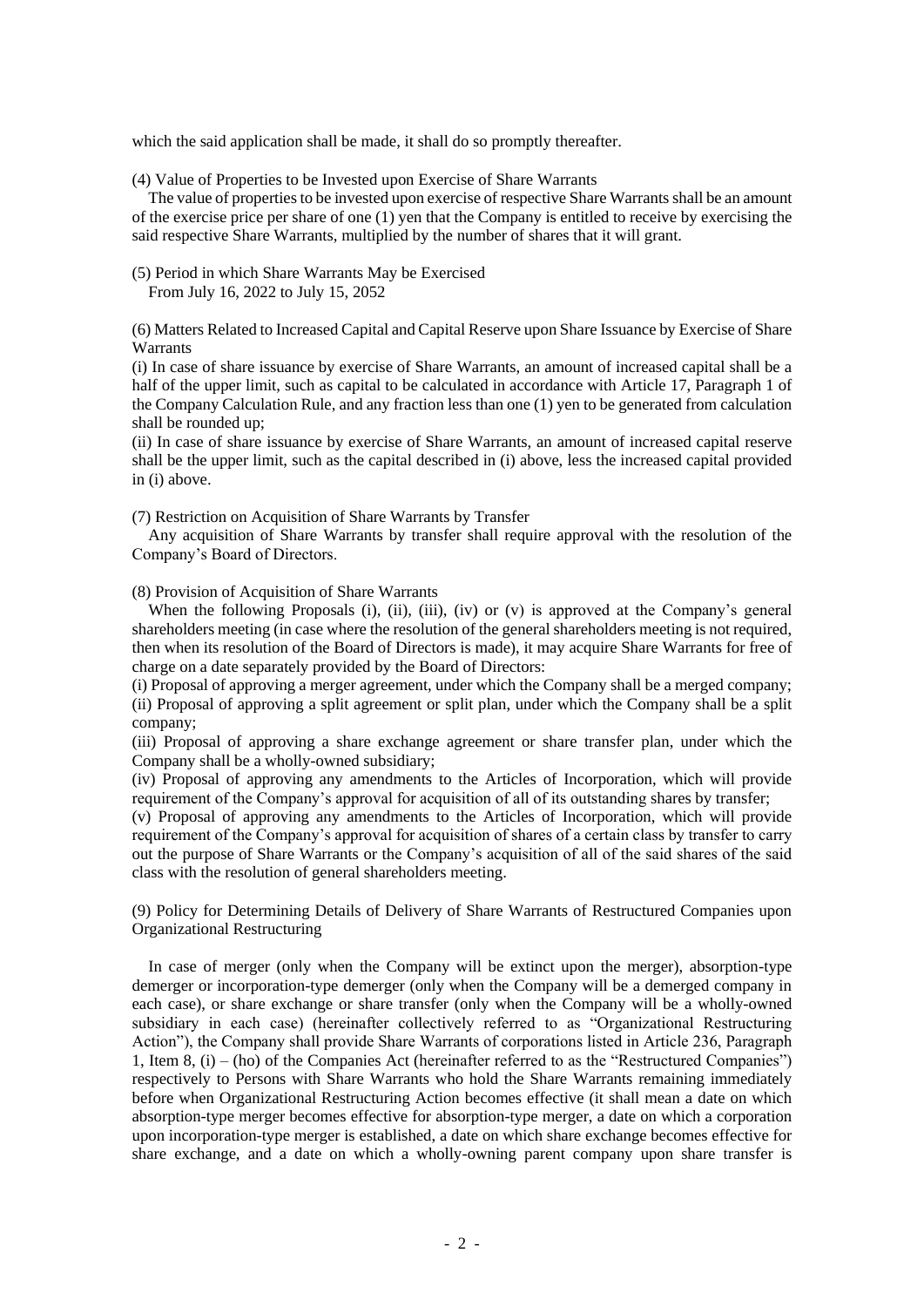established for share transfer. Hereinafter the same shall apply) (hereinafter referred to as the "Remaining Share Warrants") in each case, only on the condition that delivery of Share Warrants of Restructured Companies shall be provided in an absorption-type merger agreement, an incorporationtype merger agreement, absorption-type demerger agreement, an incorporation-type demerger plan, share exchange agreement or share transfer plan in accordance with each of the following items:

(i) Number of Share Warrants of Restructured Companies to Deliver

The Company shall deliver Share Warrants in the same number as the remaining Share Warrants held by Persons with Share Warrants respectively;

(ii) Class of Shares of Restructured Companies to Carry out Purpose of Share Warrants Shares of Restructured Companies shall be common shares.

(iii) Number of Shares of Restructured Companies to Carry out Purpose of Share Warrants

The number of shares of Restructured Companies shall be determined in accordance with (3) above, considering the conditions, etc. of Organizational Restructuring Action.

(iv) Value of Properties to be Invested upon Exercise of Share Warrants

The value of properties to be invested upon exercise of respective Share Warrants to deliver shall be an amount at which Share Warrants will be exercised after restructuring as provided below, multiplied by the number of shares of Restructured Companies to carry out the purpose of the said Share Warrants to be determined in accordance with (iii) above. An amount at which Share Warrants will be exercised after restructuring shall be one (1) yen per share of Restructured Companies that a person shall be entitled to receive Share Warrants by exercising Share Warrants delivered.

(v) Period during which Share Warrants May be Exercised

A period during which Share Warrants may be exercised shall be from either a commencement date of a period during which the Share Warrants provided in (5) above may be exercised or a date on which Organizational Restructuring Action becomes effective, whichever comes later, to a date on which a period in which the Share Warrants provided in (5) above may be exercised is expired.

(vi) Matters related to Increased Capital and Capital Reserve when Shares are Issued by Exercise of Share Warrants

They shall be determined in accordance with (6) above.

(vii) Restriction on Acquisition of Share Warrants by Transfer

An acquisition of Share Warrants by transfer shall require approval with the resolution of the Board of Directors of Restructured Companies.

(viii) Provision on Acquisition of Share Warrants

Acquisition of Share Warrants shall be determined in accordance with (8) above.

(ix) Other Conditions of Exercise of Share Warrants

They shall be determined in accordance with (11) below.

(10) Treatment of Fraction Less Than One (1) Share upon Exercise of Share Warrants

When a Person with Share Warrants who exercised Share Warrants has any fraction less than one (1), he/she shall round it off.

(11) Other Conditions of Exercise of Share Warrants

(i) Only within ten (10) days from the following day of a date on which a Person with Share Warrants lost any and all of the positions of Group Executive Officer, Executive Officer, Corporate Advisor, Advisor, Fellow, contract employee or temporary employee of the Company under engagement or employment relationship, a Person with Share Warrants may exercise. (If the above deadline date to exercise Share Warrants is a holiday, the deadline date shall be postponed until the next working day.) (ii) Items (i) above shall not apply to persons who succeeded Share Warrants by inheritance; (iii) A Person with Share Warrants may not exercise the said Share Warrants that he/she waived.

(12) Method of Calculating Amount at which Payment for Share Warrants shall be Made

Payment for respective Share Warrants shall be made at an option price per share calculated using the following base numbers (ii) - (vii) and using the following Black-Scholes Model (Any fraction less than one (1) yen shall be rounded), multiplied by the number of shares to be granted: